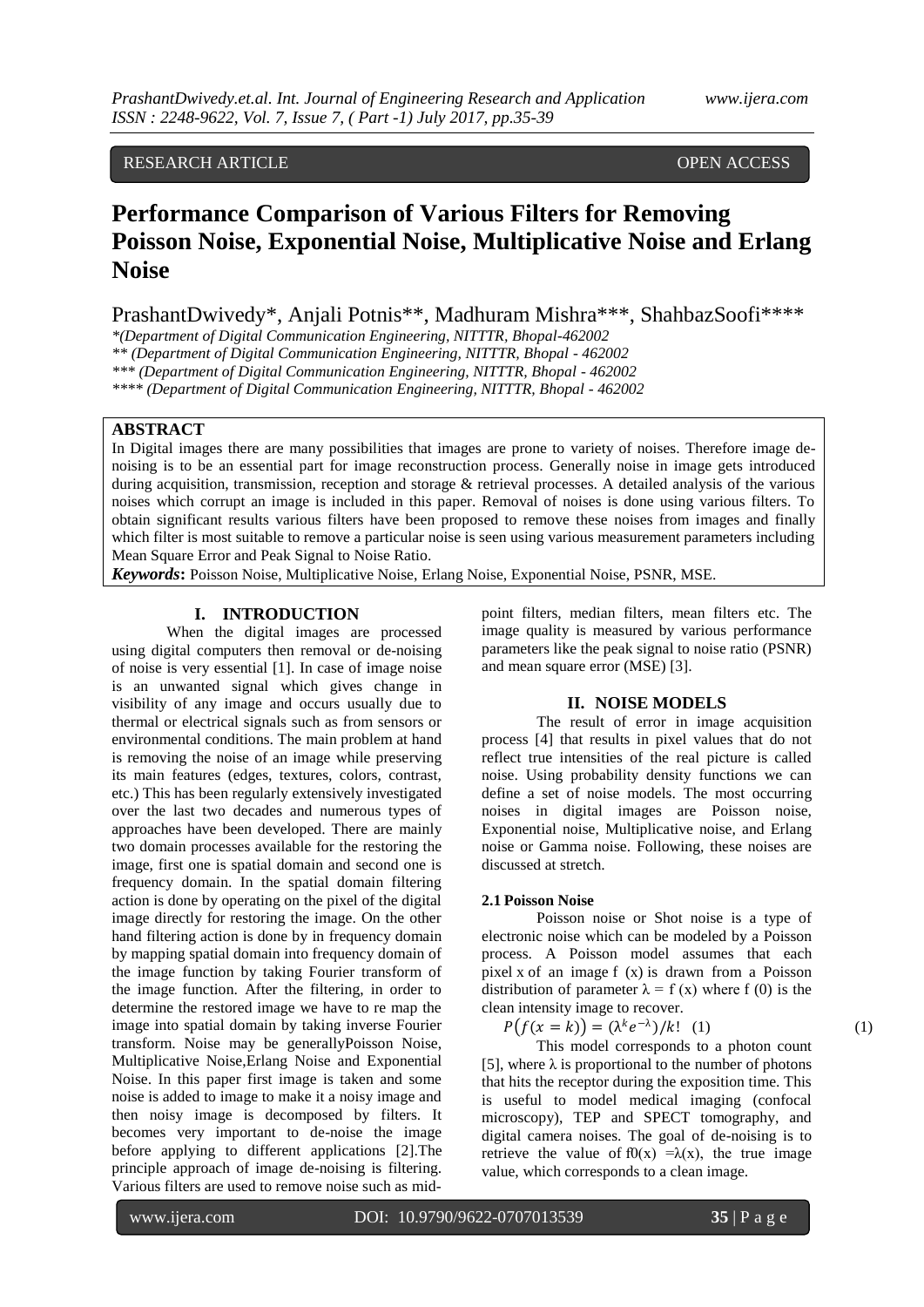#### **2.2 Exponential Noise**

This noise is modeled on the exponential probability distribution which is a special case of erlang with  $b=1$ .

$$
P(z) = \begin{cases} ae^{-z} for z \ge 0; \\ 0 & for z < 0; \end{cases}
$$

where  $a > 0$ .

# **2.3 Multiplicative Noise**

Multiplicative noise refers to an unwanted random signal that gets multiplied into some relevant signal during capture, transmission, or other processing [7]. An important example is the speckle noise. Generalized model of the multiplicative noise is described by

 $g(n, m) = f(n, m) * u(n, m) + k(n, m)$ (3)

Where,  $g(n, m)$  is the observed image,  $u(n, m)$  is the multiplicative component and  $k(n, m)$  is the additive component of the speckle noise [8]. Here n and m denote the axial and lateral indices of the image samples.

# **2.4 Erlang Noise**

The PDF of Erlang noise [10] is given by

$$
P(z) = \begin{cases} \frac{a^{b} z^{b-1}}{(b-1)!} e^{-az} & \text{for } z \ge 0 \\ 0 & \text{for } z < 0 \end{cases}
$$
(4)

#### **III. FILTERING TECHNIQUES**

Removal of noise from the degraded image is done by filtering. There are two types of filtering techniques [13]. First one being spatial filtering and second one is frequency filtering. Spatial filtering is the filtering operations that are performed directly on the pixels of image. In Spatial Domain the filtering operation [14] is done by convolving the image pixels with the pixels of the mask. A mask is a small sub image, often of size  $3 \times 3$  pixels. The mask size is varied according to the requirement. These include the following classes of filters

- Mean filters
- Order statistics filters
- Adaptive filters

#### **3.1 Geometric Mean Filter**

The working of a geometric mean filter is same as the arithmetic mean filter; the only difference is that instead of taking the arithmetic mean the geometric mean is taken. The restored image is given by the expression

$$
f(x, y) = \left[\prod_{(s,t) \in S_{xy}} g(s,t)\right]^{\frac{1}{mn}}
$$
 (5)

#### **3.2 Harmonic Mean Filter**

In the harmonic mean method, the gray value of each pixel is replaced with the harmonic mean of gray values of the pixels in a surrounding region. The harmonic mean [16] is defined as

$$
f(x, y) = \frac{mn}{\sum_{(s,t)\in S_{xy}} \frac{1}{g(s,t)}}
$$
 (6)

#### **3.3 Contra Harmonic Mean Filter**

The contra harmonic mean filter operation is given by the expression

$$
f(x, y) = \frac{\sum_{(s,t) \in S_{xy}} g(s,t)^{Q+1}}{\sum_{(s,t) \in S_{xy}} g(s,t)^{Q}}
$$
 (7)

Where Q is called the order of the filter. This filter is well suited for reducing or virtually eliminating the effects of salt-and-pepper noise.

#### **3.4 Median Filter**

Order-statistics filters are based on ordering the pixels contained in the mask. Median filter comes under this class of filters. Median filter replaces the value of a pixel with the median value of the gray levels within the filter window [17] or mask. Median filters are very effective for impulse noise.

$$
f(x, y) = median \{g(s,t)\}\text{ (8)}
$$

$$
(s,t) \in S_{xy}
$$

#### **3.5 Midpoint filter**

This filter computes the midpoint between the maximum and minimum values in the area encompassed by the filter. This filter works best for randomly distributed noise like Gaussian noise.

$$
f(x, y) = \frac{1}{2} \left[ \max_{\{s, t\} \in S_{xy}} \left\{ g(s, t) \right\} + \min_{\{s, t\} \in S_{xy}} \left\{ g(s, t) \right\} \right]
$$

(9)

## **IV. PERFORMANCE MEASUREMENT PARAMETERS**

Consider an image of dimensions M and N. If  $f(x, y)$ is the original image and  $g(x, y)$  is the distorted image then the various measurement parameters are described as follows.

#### **4.1 Mean Square Error (MSE)**

The MSE [19] is cumulative squared error between the compressed and the original image. It is calculated using

$$
MSE = \frac{1}{MN} \sum_{0}^{M-1} \sum_{0}^{N-1} |f(x, y) - g(x, y)|
$$
 (10)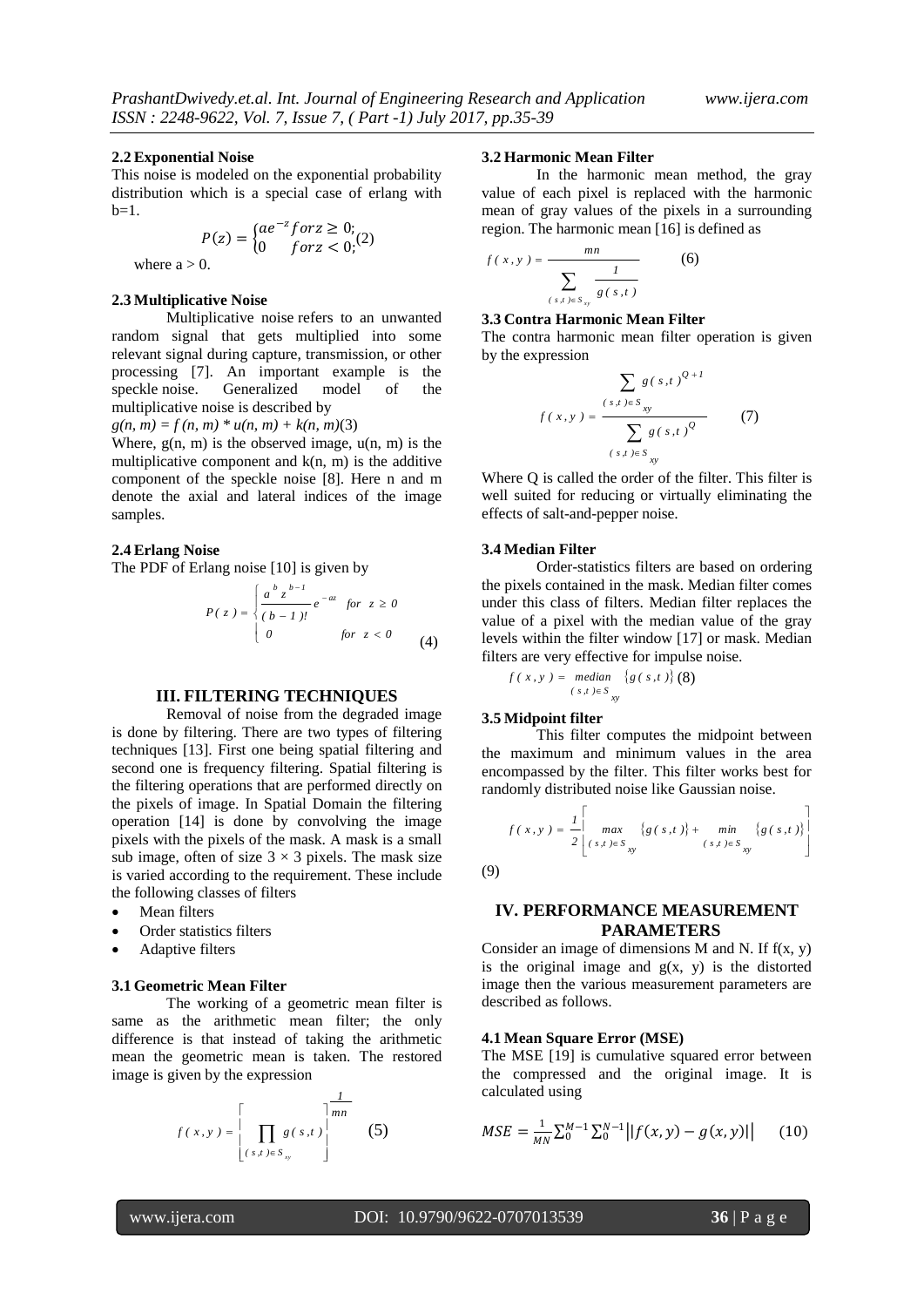#### **4.2 Peak Signal to Noise Ratio (PSNR)**

The PSNR is used to determine the ratio between the maximum power of a signal and power of corrupting noise. The formula of PSNR is given as

$$
PSNR = 10 \log_{10} \left[ \frac{M*N}{MSE} \right] \tag{11}
$$

### **4.3 Average Difference (AD)**

The average difference is given by the formula AD= $|f(x, y) - g(x, y)|$  (12)

#### **4.4 Maximum Difference (MD)**

The maximum difference is given by the formula MD= max $|f(x, y) - g(x, y)|$  (13)

#### **4.5 Normalized Absolute Error (NAE)**

The normalized error is given by

$$
y = NAE = \frac{\sum_{x=1}^{M} \sum_{y=1}^{N} (f(x, y) * g(x, y))}{\sum_{x=1}^{M} \sum_{y=1}^{N} (f(x, y))^{2}}
$$
(14)

#### **4.6 Structural Content (SC)**

SC is correlation based measure and measures the similarity between two images. It is given by the equation

$$
SC = \frac{\sum_{i=1}^{M} \sum_{j=1}^{N} (y(i,j))^{2}}{\sum_{i=1}^{M} \sum_{j=1}^{N} (x(i,j))^{2}} (15)
$$

# **V. SIMULATION RESULT AND ANALYSIS**

Simulation has been run on MATLAB using gray scale image "lena.bmp" of size 512 x 512 as a test image shown in Fig 1



**Fig. 1.**Test Image Lena

For each and every noise all seven filters are applied in sequence and parameters are distinguished which are given below in the table. Table 1 shows the different measurement parameters after applying all the filters for Poisson noise.

|              | <b>Table.1</b> |                | <b>POISSON NOISE</b> |           |            |     |
|--------------|----------------|----------------|----------------------|-----------|------------|-----|
| <b>FILTE</b> | <b>MSE</b>     | <b>PSN</b>     | AD                   | <b>MD</b> | <b>NAE</b> | SC  |
| R            |                | R              |                      |           |            |     |
| Arithm       | 114.           | 27.5           | 0.4                  | 112       | 0.062      | 1.0 |
| etic         | 31             | 49             | 13                   |           |            | 073 |
| Filter       |                |                |                      |           |            |     |
| Geome        | 24.4           | 34.2           | 3.1                  | 182       | 0.031      | 0.9 |
| tric         | 6              | 44             | 02                   |           |            | 991 |
| Filter       |                |                |                      |           |            |     |
| Harmo        | 31.1           | 33.1           | 3.8                  | 182       | 0.039      | 1.0 |
| nic          | 5              | 96             | 89                   |           |            | 017 |
| Filter       |                |                |                      |           |            |     |
| Contra       | 252.           | 24.1           | 98.                  | 252       | 0.996      | 159 |
|              | 15             | 1              | 72                   |           |            | .37 |
| Harmo        |                |                |                      |           |            |     |
| nic          |                |                |                      |           |            |     |
| Filter       |                |                |                      |           |            |     |
| Media        | 19.7           | 35.1           | 2.5                  | 135       | 0.025      | 0.9 |
| n Filter     | 9              | 6              | 6                    |           | 9          | 983 |
| Max          | 79.6           | 29.1           | 10.                  | 182       | 0.103      | 1.0 |
| and          | 3              | 1              | 26                   |           |            | 192 |
| Min          |                |                |                      |           |            |     |
| Filter       |                |                |                      |           |            |     |
| Mid-         | 16.2           | 36.0           | 2.1                  | 89        | 0.021      | 0.9 |
| Point        | 437            | $\mathfrak{D}$ | 378                  |           | 6          | 975 |
| Filter       |                |                |                      |           |            |     |

Table 2 shows the different measurement parameters after applying all the filters for Multiplicative noise.

**Table.2** MULTIPLICATIVE NOISE

| <b>FILTE</b> | <b>MSE</b> | <b>PSN</b> | A         | <b>MD</b> | <b>NAE</b> | <b>SC</b> |
|--------------|------------|------------|-----------|-----------|------------|-----------|
| R            |            | R          | D         |           |            |           |
| Arithm       | 32.4       | 33.0       | 3.        | 111       | 0.03       | 0.9       |
| etic         | 189        | 228        | 94        |           | 98         | 975       |
| Filter       |            |            | 6         |           |            |           |
| Geome        | 51.9       | 30.9       | 5.        | 182       | 0.05       | 0.9       |
| tric         | 361        | 761        | 32        |           | 38         | 987       |
| Filter       |            |            | 5         |           |            |           |
| Harmo        | 68.6       | 29.7       | 6.        | 182       | 0.07       | 1.0       |
| nic          | 100        | 669        | 99        |           | 06         | 006       |
| Filter       |            |            | 4         |           |            |           |
| Contra       | 252.       | 24.1       | 98        | 252       | 0.99       | 155       |
|              | 150        | 142        | .6        |           | 65         | .07       |
| Harmo        |            |            | 97        |           |            |           |
| nic          |            |            |           |           |            |           |
| Filter       |            |            |           |           |            |           |
| Media        | 50.9       | 31.0       | 5.        | 135       | 0.05       | 0.9       |
| n Filter     | 206        | 619        | 16        |           | 21         | 983       |
|              |            |            | 1         |           |            |           |
| Max          | 80.2       | 29.0       | 10        | 182       | 0.10       | 1.0       |
| and          | 308        | 874        | $\cdot$ 3 |           | 43         | 192       |
| Min          |            |            | 34        |           |            |           |
| Filter       |            |            |           |           |            |           |
| Mid-         | 16.5       | 35.9       | 2.        | 89        | 0.02       | 0.9       |
| Point        | 379        | 460        | 17        |           | 19         | 975       |
| Filter       |            |            | 31        |           |            |           |

www.ijera.com DOI: 10.9790/9622-0707013539 **37** | P a g e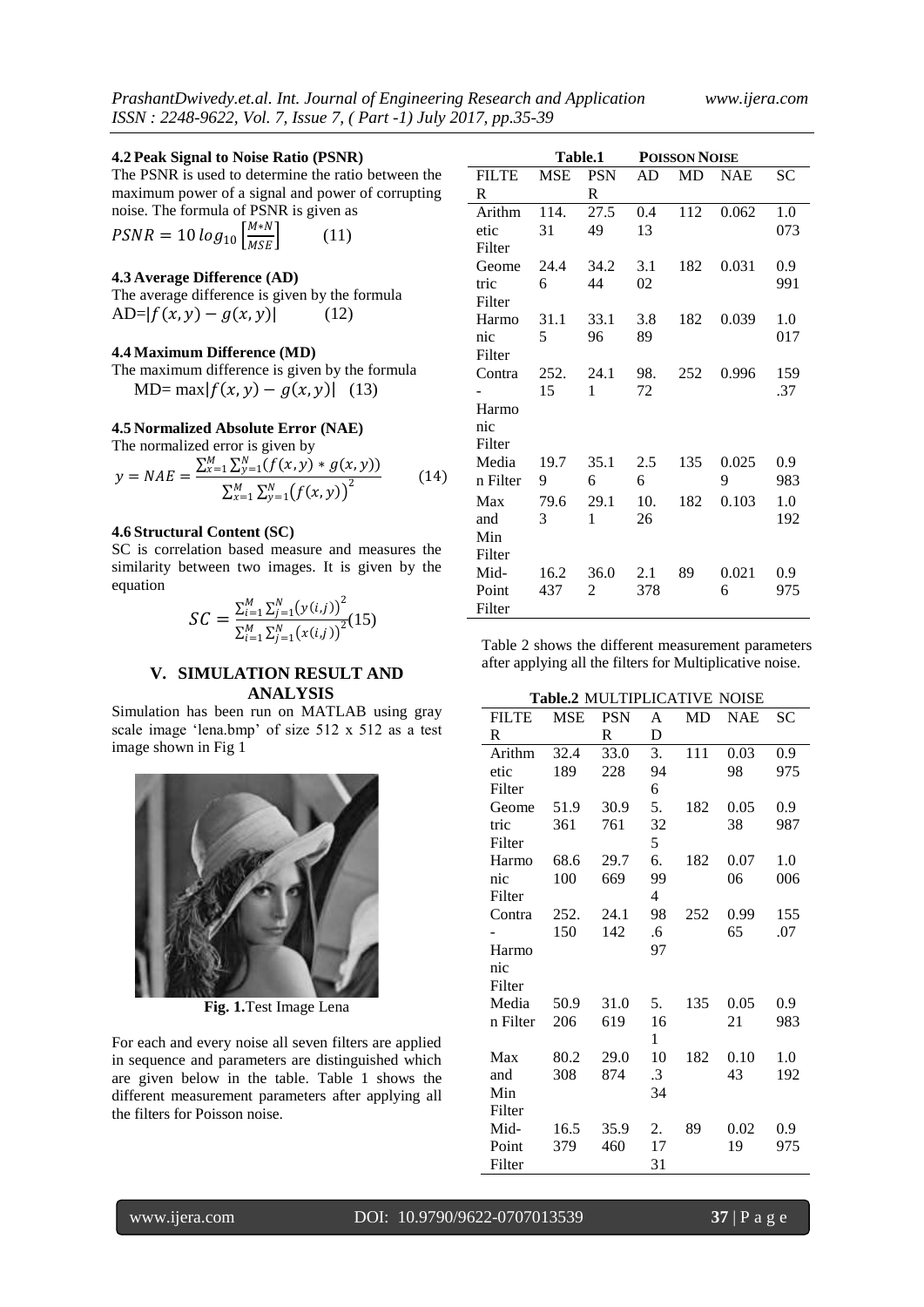Table 3 shows the different measurement parameters after applying all the filters for Exponential noise.

| Table.3      | <b>EXPONENTIAL</b><br><b>NOISE</b> |            |                  |           |            |     |
|--------------|------------------------------------|------------|------------------|-----------|------------|-----|
| <b>FILTE</b> | <b>MSE</b>                         | <b>PSN</b> | A                | <b>MD</b> | <b>NAE</b> | SС  |
| R            |                                    | R          | D                |           |            |     |
| Arithm       | 7.91                               | 39.1       | $\overline{0}$ . | 102       | 0.00       | 0.9 |
| etic         | 38                                 | 470        | 93               |           | 95         | 989 |
| Filter       |                                    |            | 6                |           |            |     |
| Geome        | 5.88                               | 40.4       | 0.               | 112       | 0.00       | 0.9 |
| tric         | 60                                 | 326        | 70               |           | 71         | 975 |
| Filter       |                                    |            | 1                |           |            |     |
| Harmo        | 9.37                               | 38.4       | 1.               | 157       | 0.01       | 0.9 |
| nic          | 86                                 | 094        | 14               |           | 15         | 980 |
| Filter       |                                    |            | 3                |           |            |     |
| Contra       | 251.                               | 24.1       | 98               | 252       | 0.99       | 125 |
|              | 964                                | 174        | $.5\,$           |           | 45         | .28 |
| Harmo        |                                    |            | 01               |           |            |     |
| nic          |                                    |            |                  |           |            |     |
| Filter       |                                    |            |                  |           |            |     |
| Media        | 4.33                               | 41.7       | 0.               | 135       | 0.00       | 0.9 |
| n Filter     | 44                                 | 615        | 58               |           | 59         | 970 |
|              |                                    |            | 8                |           |            |     |
| Max          | 70.7                               | 29.6       | 9.               | 182       | 0.09       | 1.0 |
| and          | 486                                | 336        | 17               |           | 26         | 149 |
| Min          |                                    |            | 16               |           |            |     |
| Filter       |                                    |            |                  |           |            |     |
| Mid-         | 15.9                               | 36.1       | 2.               | 89        | 0.02       | 0.9 |
| Point        | 580                                | 010        | 10               |           | 13         | 975 |
| Filter       |                                    |            | 84               |           |            |     |

Table 4 shows the different measurement parameters after applying all the filters for Erlang noise.

|              | Table.4    |            | <b>ERLANG NOISE</b> |     |            |     |
|--------------|------------|------------|---------------------|-----|------------|-----|
| <b>FILTE</b> | <b>MSE</b> | <b>PSN</b> | A                   | MD  | <b>NAE</b> | SС  |
| R            |            | R          | D                   |     |            |     |
| Arithm       | 1.47       | 46.4       | 0.                  | 81  | 0.00       | 0.9 |
| etic         | 51         | 425        | 17                  |     | 18         | 997 |
| Filter       |            |            | 3                   |     |            |     |
| Geome        | 0.60       | 50.3       | 0.                  | 97  | 0.00       | 0.9 |
| tric         | 50         | 136        | 06                  |     | 0634       | 990 |
| Filter       |            |            | 2                   |     | 02         |     |
| Harmo        | 1.70       | 45.8       | 0.                  | 131 | 0.00       | 0.9 |
| nic          | 48         | 142        | 19                  |     | 20         | 981 |
| Filter       |            |            | 5                   |     |            |     |
| Contra       | 251.       | 24.1       | 98                  | 252 | 0.99       | 106 |
|              | 671        | 225        | $\cdot$ 1           |     | 14         | .41 |
| Harmo        |            |            | 98                  |     |            |     |
| nic          |            |            |                     |     |            |     |
| Filter       |            |            |                     |     |            |     |
| Media        | 0.42       | 51.8       | $\overline{0}$ .    | 135 | 0.00       | 0.9 |
| n Filter     | 91         | 054        | 05                  |     | 0531       | 987 |
|              |            |            | 2                   |     | 11         |     |
| Max          | 42.9       | 31.8       | 5.                  | 175 | 0.05       | 1.0 |
| and          | 052        | 057        | 61                  |     | 67         | 041 |
| Min          |            |            | 72                  |     |            |     |

| Filter |      |      |    |    |      |     |
|--------|------|------|----|----|------|-----|
| Mid-   | 15.9 | 36.1 | 2. | 89 | 0.02 | 0.9 |
| Point  | 580  | 010  | 10 |    | 13   | 975 |
| Filter |      |      | 84 |    |      |     |

# **VI. CONCLUSION**

On seeing the parameters shown in the above tables we can conclude that which filter will be best for removing respective noise. This conclusion is stated below in the Table 5.

**Table.5** FILTERS TO BE CHOSEN FOR DIFFERENTNOISES

| <b>NOISES</b>            | <b>FILTERS</b>        |
|--------------------------|-----------------------|
| Poisson Noise            | Mid-Point Filter      |
| Erlang Noise             | Geometric Mean Filter |
| Multiplicative noise     | Mid-Point Filter      |
| <b>Exponential Noise</b> | Median Filter         |

#### **REFERENCES**

- [1] R.C. Gonzalez and R.E.Woods"Digital Image Processing
- [2] Suresh Kumar, Papendra Kumar, Manoj Gupta, Ashok Kumar Nagawat, "Performance Comparison of Median and Wiener Filter in Image De-noising", International Journal of Computer Application, Vol.12 – No.4, November 2010.
- [3] C.Saravanan, R. Ponalagusamy"Gaussian Noise Estimation Technique for Gray Scale Images Using Mean Value". Journal of Theoretical and Applied Information technology. 2005-2007.
- [4] S. P. Awate and R. T. Whitaker, "Higherorder image statistics for unsupervised, information-theoretic, adaptive, image filtering," in Proc IEEE Comput. Soc. Conf. Comput. Vis. Pattern Recognit., vol. 2. Jun. 2005, pp. 44–51.
- [5] A. Buades, B. Coll, and J.-M. Morel, "A non-local algorithm for image denoising," in Proc. IEEE Comput. Soc. Conf. Comput. Vis. Pattern Recognit., vol. 2. Jun. 2005, pp. 60–65
- [6] M. Lebrun, "An analysis and implementation of the BM3D image denoising method," Image Process. On Line, vol. 2, pp. 175–213,Aug. 2012
- [7] P. Blomgren and T. F. Chan, "Color TV: Total variation methods for restoration of vector-valued images," IEEE Trans. Image Process, vol. 7, no. 3, pp. 304–309, Mar. 1998.
- [8] M. Lebrun, M. Colom, and J. M. Morel, "The noise clinic: A universal blind denoising algorithm," in Proc. IEEE Int.